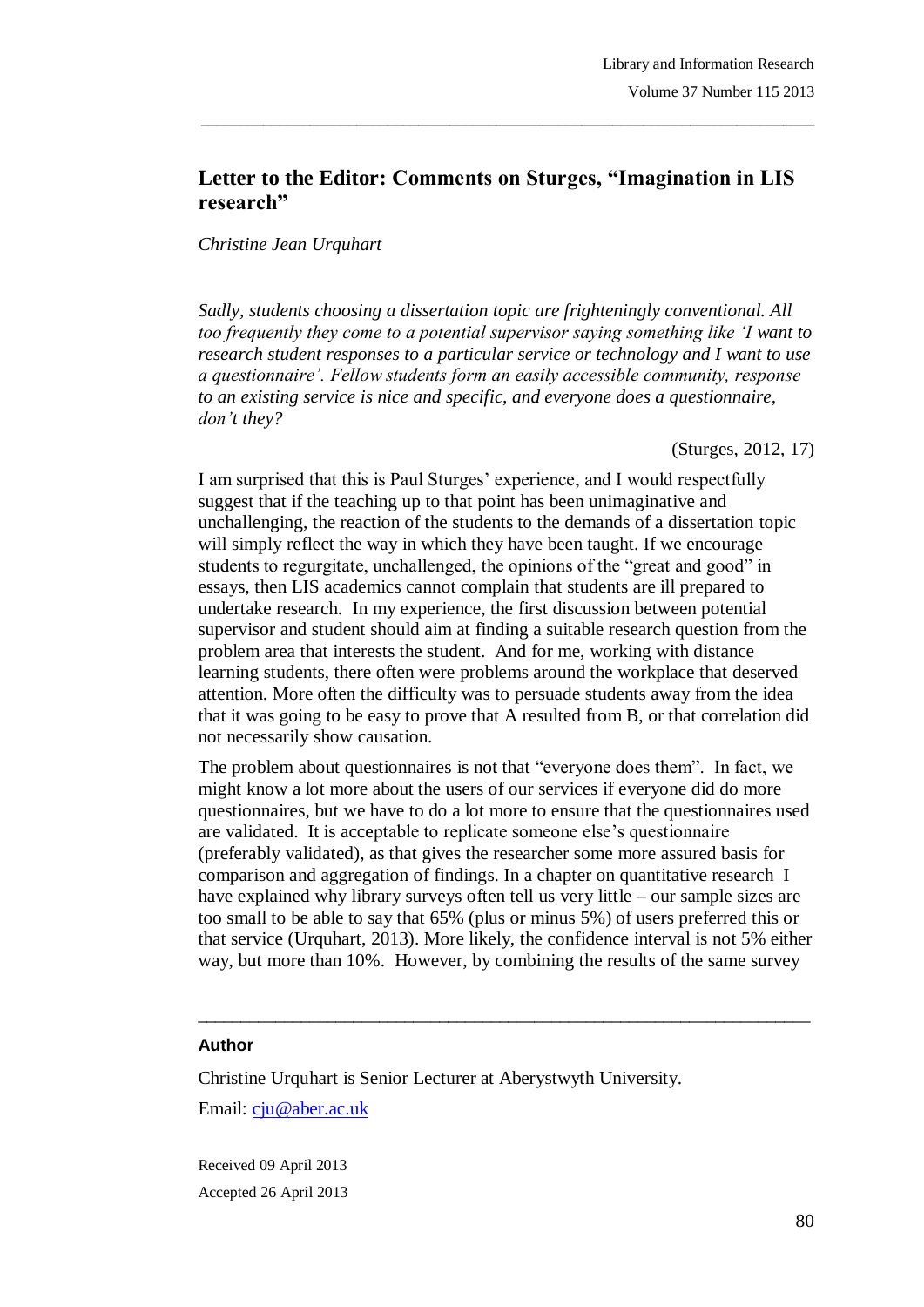questions, across similar samples, some meta-analysis of the findings might tell us with more certainty what is going on. It is not lack of imagination that is the problem for LIS research, it is the mistaken idea among students that they have to design their own questionnaire to be original.

\_\_\_\_\_\_\_\_\_\_\_\_\_\_\_\_\_\_\_\_\_\_\_\_\_\_\_\_\_\_\_\_\_\_\_\_\_\_\_\_\_\_\_\_\_\_\_\_\_\_\_\_\_\_\_\_\_\_\_\_\_\_\_\_\_\_\_\_\_\_\_\_\_\_\_\_\_\_\_

Sturges goes on to state "Surveys generally tell you what you wanted to be told in the first place; and you can use statistical tests of significance to "prove" that what you have been told is true." The phrasing here is unfortunate, and seems to show a misunderstanding of hypothesis testing and tests of statistical significance.

On the use of theory, Sturges states: "The philosophising is seductive and articles from Scandinavian and German colleagues can often contain more arcane argumentation than actual reporting of investigations and practical findings." If I were reading this in a student essay, I would expect some examples to justify the accusation of arcane argumentation and overuse of theory. Let's have some quantification of the problem, perhaps? Anecdote is not evidence. The problems over theory are discussed in more detail, with reference to an analysis of 500 articles on qualitative research in information science by Cibangu (2013). There are problems, but it is not simply that devotion to theory "leads to adoption of a language and terminology that is so gratuitously obscure as to defy comprehension." Perhaps journal editors and peer reviewers (academics, presumably) need to bear some responsibility for publishing such material, if this is the case? But it is not, perhaps, the theory itself, or its application that is to blame, here. Comparison, as Cibangu suggests, with the information systems literature, is instructive.

Sturges goes on to urge use of different methods in library and information science research – and as long as the method fits the question, that seems sensible. But it is not necessary to be imaginative to do this, as there are plenty examples of different methods in the research methods textbooks. Yes, some lateral thinking in seeing how the methods may be applied to the problem may be required, but flights of fancy are not necessary. Methods from systems analysis can often be invoked – the output need not necessarily be a new system or database, and the methods used by the systems analysis lend themselves to research on information systems and services that help to explain and explore. Good systems analysis leads to a creative solution that works – rather than automating the status quo. And creativity does not come out of nowhere – it relies on a deep understanding of the situation, and the evidence (or lack of it) for ways of practice, with a willingness to challenge assumptions, and curiosity.

## **References**

Cibangu, S. K. (2013). A memo of qualitative research for information science: toward theory construction, *Journal of Documentation*, **69** (2), 194-213.

Sturges, P. (2012). Imagination in LIS research, *Library and Information Research*, **36** (113), 15-23. URL:

<http://www.lirgjournal.org.uk/lir/ojs/index.php/lir/article/download/530/563> [accessed 13.9.13].

\_\_\_\_\_\_\_\_\_\_\_\_\_\_\_\_\_\_\_\_\_\_\_\_\_\_\_\_\_\_\_\_\_\_\_\_\_\_\_\_\_\_\_\_\_\_\_\_\_\_\_\_\_\_\_\_\_\_\_\_\_\_\_\_\_\_\_\_\_\_\_\_\_\_\_\_\_\_\_